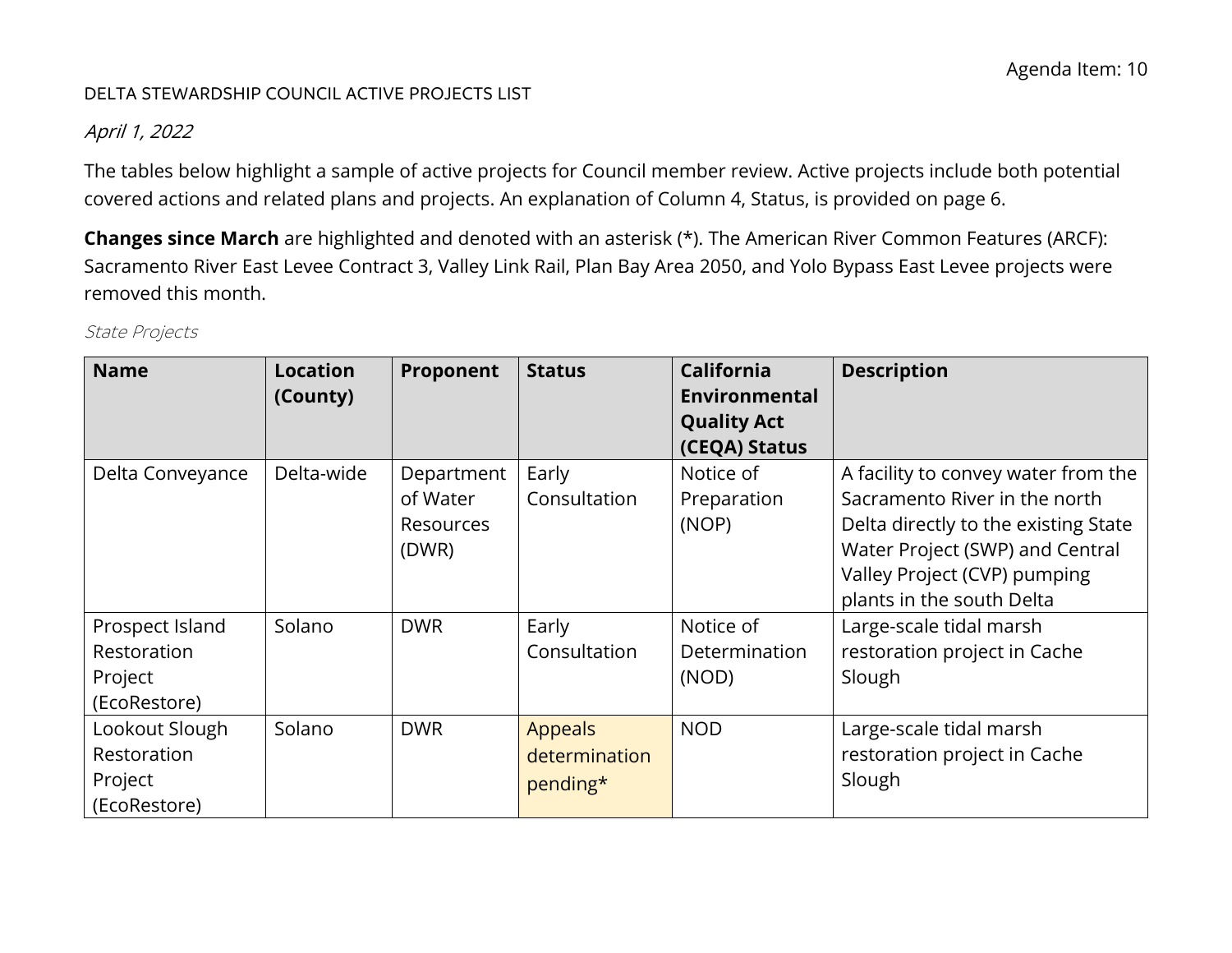| <b>Name</b>                                                                                                        | <b>Location</b><br>(County)         | <b>Proponent</b>                                              | <b>Status</b>         | <b>California</b><br>Environmental<br><b>Quality Act</b><br>(CEQA) Status | <b>Description</b>                                                                                                              |
|--------------------------------------------------------------------------------------------------------------------|-------------------------------------|---------------------------------------------------------------|-----------------------|---------------------------------------------------------------------------|---------------------------------------------------------------------------------------------------------------------------------|
| <b>Franks Tract</b><br>Futures 2020<br>Reimagined                                                                  | Contra<br>Costa                     | California<br>Department<br>of Fish and<br>Wildlife<br>(CDFW) | Comment<br>Letter     | Not Initiated                                                             | Explore options for improving<br>ecosystem, water quality,<br>recreation, and community<br>benefits at Franks Tract             |
| <b>Central Valley</b><br><b>Flood Protection</b><br>Plan 2022 Update                                               | Sacramento,<br>San Joaquin,<br>Yolo | <b>DWR</b>                                                    | Early<br>Consultation | Not Initiated                                                             | Five-year update to the State's<br>plan for investments in flood<br>management in the Central Valley                            |
| <b>West False River</b><br>Drought Salinity<br>Barrier Project*                                                    | Delta-wide                          | <b>DWR</b>                                                    | Comment<br>Letter*    | <b>NOP</b>                                                                | Program to periodically<br>implement salinity barriers within<br>the Delta during drought<br>conditions                         |
| <b>McCormack</b><br><b>Williamson Tract</b><br>Levee Modification<br>and Habitat<br>Restoration<br>Project-Phase B |                                     | <b>DWR</b>                                                    | Comment<br>Letter*    | Notice of<br>Availability<br>(NOA)                                        | Phase B of a project that started<br>construction in 2018 & 2019.<br>Phase B was necessary due to an<br>unplanned levee breach. |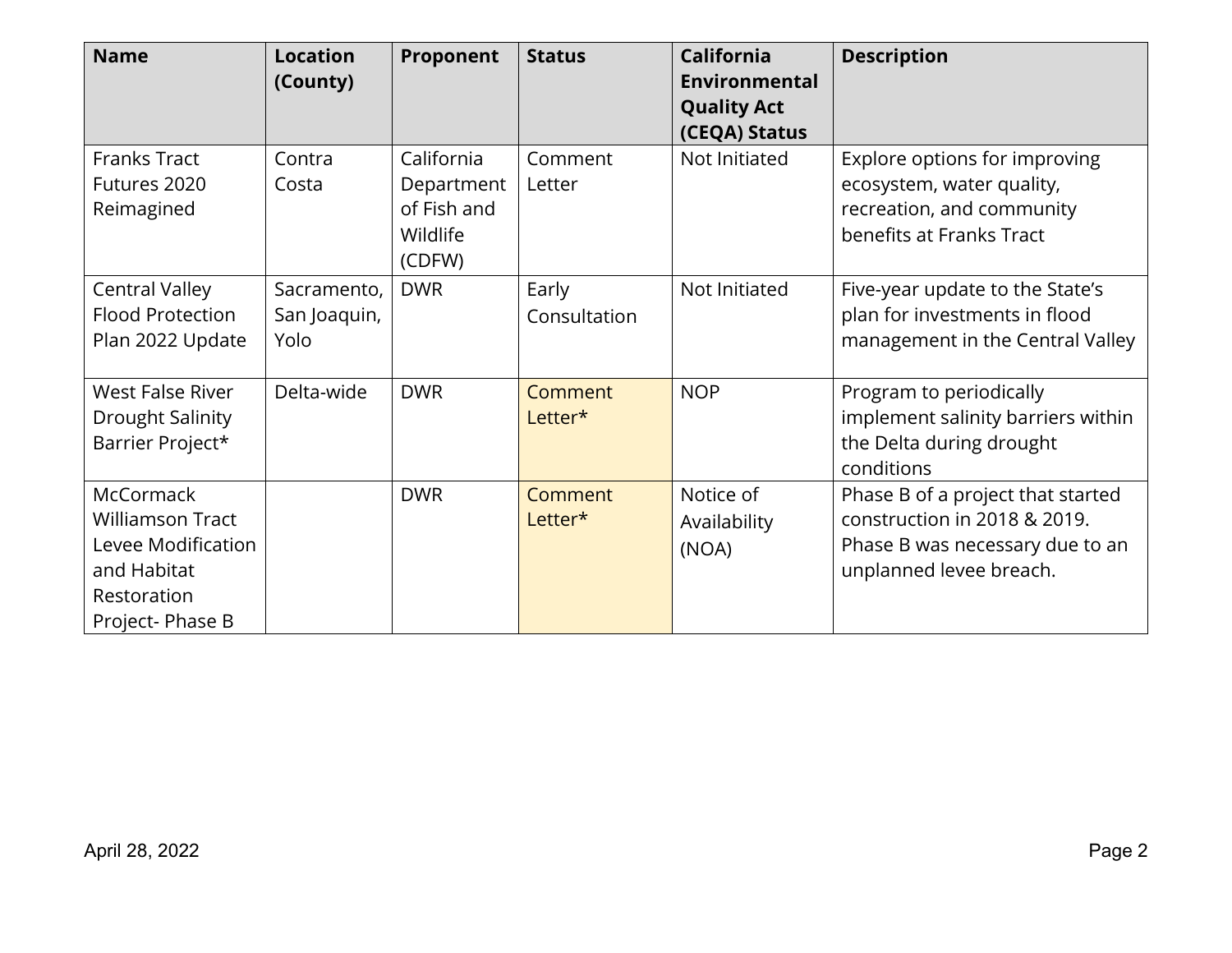# Regional Projects

| <b>Name</b>                 | Location<br>(County) | Proponent                                           | <b>Status</b>         | <b>CEQA Status</b> | <b>Description</b>                                                                                    |
|-----------------------------|----------------------|-----------------------------------------------------|-----------------------|--------------------|-------------------------------------------------------------------------------------------------------|
| San Joaquin 2022<br>RTP/SCS | San Joaquin          | San Joaquin<br>Council of<br>Governments<br>(SICOG) | Early<br>Consultation | <b>NOP</b>         | Update to the RTP/SCS, a<br>comprehensive long-range<br>transportation plan for San Joaquin<br>County |

### Local Projects

| <b>Name</b>                                    | <b>Location</b><br>(County) | Proponent                  | <b>Status</b>                 | <b>CEQA Status</b>                                          | <b>Description</b>                                                                                                                                                    |
|------------------------------------------------|-----------------------------|----------------------------|-------------------------------|-------------------------------------------------------------|-----------------------------------------------------------------------------------------------------------------------------------------------------------------------|
| <b>Stone Lakes</b><br>Restoration<br>Project   | Sacramento                  | Sacramento<br>County       | Anticipating<br>Certification | <b>Initial Study</b><br>/Negative<br>Declaration<br>(IS/ND) | Large-scale seasonal wetland and<br>riparian and oak woodland<br>restoration and enhancement<br>project in the Stone Lakes National                                   |
| Cache Slough                                   | Solano, Yolo                | Solano                     | Monitoring                    | Not Initiated                                               | Wildlife Refuge<br>Plan to provide coverage for                                                                                                                       |
| Complex Habitat<br>Conservation<br>Plan (HCP)  |                             | County                     |                               |                                                             | endangered species take at existing<br>water supply diversions and intakes                                                                                            |
| Bees Lake<br>Habitat<br>Restoration            | Yolo                        | City of West<br>Sacramento | Comment<br>Letter             | <b>NOD</b>                                                  | Restore historic physical and<br>ecological processes and improve<br>public access management                                                                         |
| <b>Byron Airport</b><br>Development<br>Program | Contra Costa                | Contra Costa<br>County     | Comment<br>Letter             | Draft<br>Environmental<br>Impact Report<br>(EIR)            | Amend the Airport Land Use<br>Compatibility Plan, General Plan,<br>and Planned Unit District zoning to<br>substantially broaden the range of<br>uses allowed by-right |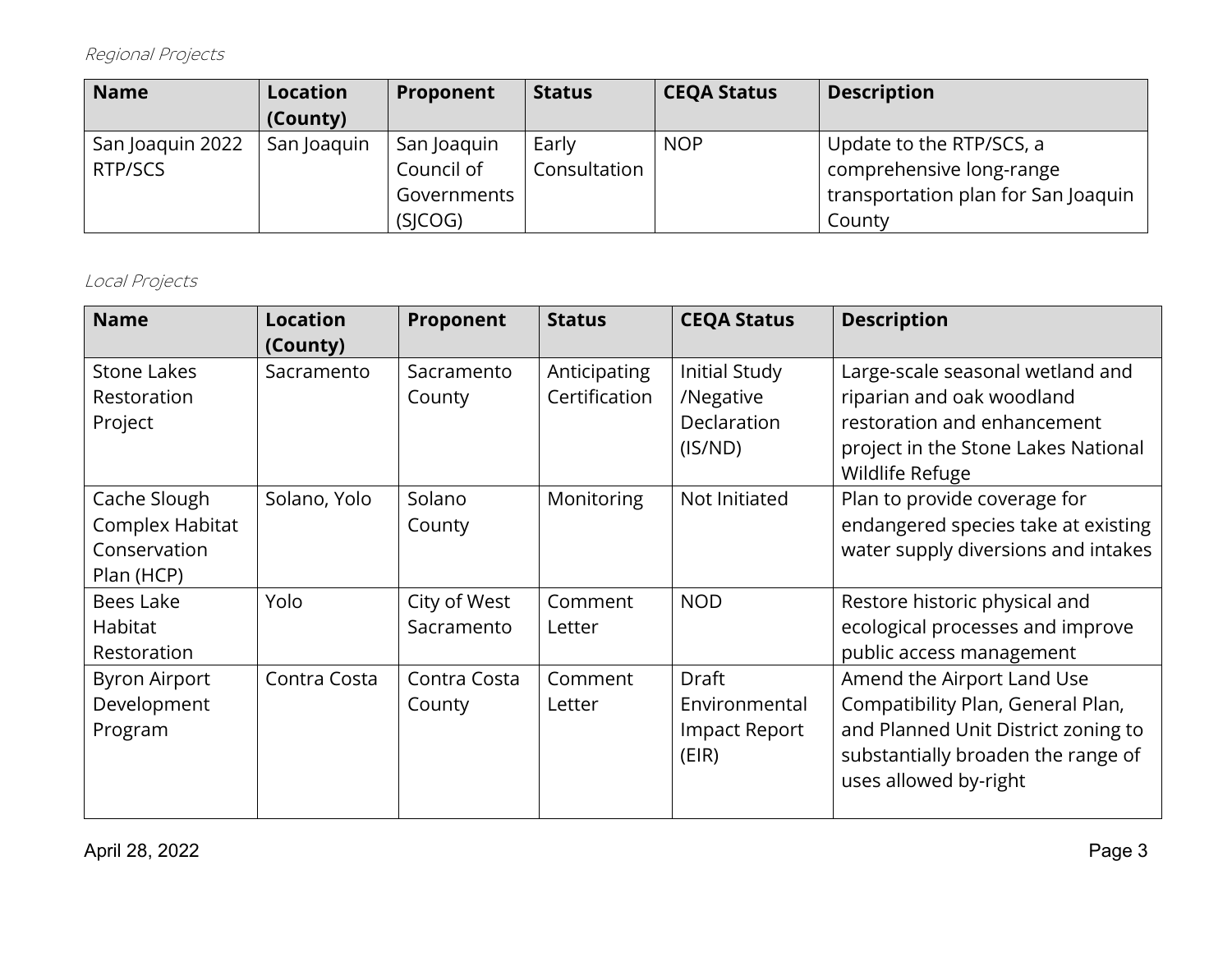| <b>Name</b>                                              | <b>Location</b><br>(County) | Proponent                                             | <b>Status</b>                                          | <b>CEQA Status</b> | <b>Description</b>                                                                                                                                                           |
|----------------------------------------------------------|-----------------------------|-------------------------------------------------------|--------------------------------------------------------|--------------------|------------------------------------------------------------------------------------------------------------------------------------------------------------------------------|
| Solano<br>Multispecies HCP                               | Solano                      | Solano<br><b>County Water</b><br>Agency               | Monitoring                                             | Not initiated      | Provide coverage for endangered<br>species take that may result from<br>future urban growth, infrastructure,<br>and ongoing operations and<br>maintenance activities         |
| <b>Ulatis Creek</b><br>Habitat<br>Restoration<br>Project | Solano                      | Solano<br>Resource<br>Conservation<br><b>District</b> | Early<br>Consultation<br>Anticipating<br>Certification | <b>NOD</b>         | Restore 20 acres of riparian<br>woodland to the north bank of<br>Ulatis Creek, thereby improving the<br>ecological function of the area for<br>the benefit of native species |

# Other Projects

| <b>Name</b>                                | Location<br>(County)                           | Proponent                                              | <b>Status</b>       | <b>CEQA Status</b> | <b>Description</b>                                                                                                                     |
|--------------------------------------------|------------------------------------------------|--------------------------------------------------------|---------------------|--------------------|----------------------------------------------------------------------------------------------------------------------------------------|
| Mokelumne Aqueducts<br>Resiliency Project* | San Joaquin,<br><b>Contra Costa</b><br>County* | East Bay<br>Municipal<br><b>Utilities</b><br>District* | Comment<br>Letter * | $NOP*$             | Replace a portion of the<br>existing Mokelumne Aqueducts<br>with a buried Aqueduct Tunnel<br>of approximately 16.5 miles in<br>length* |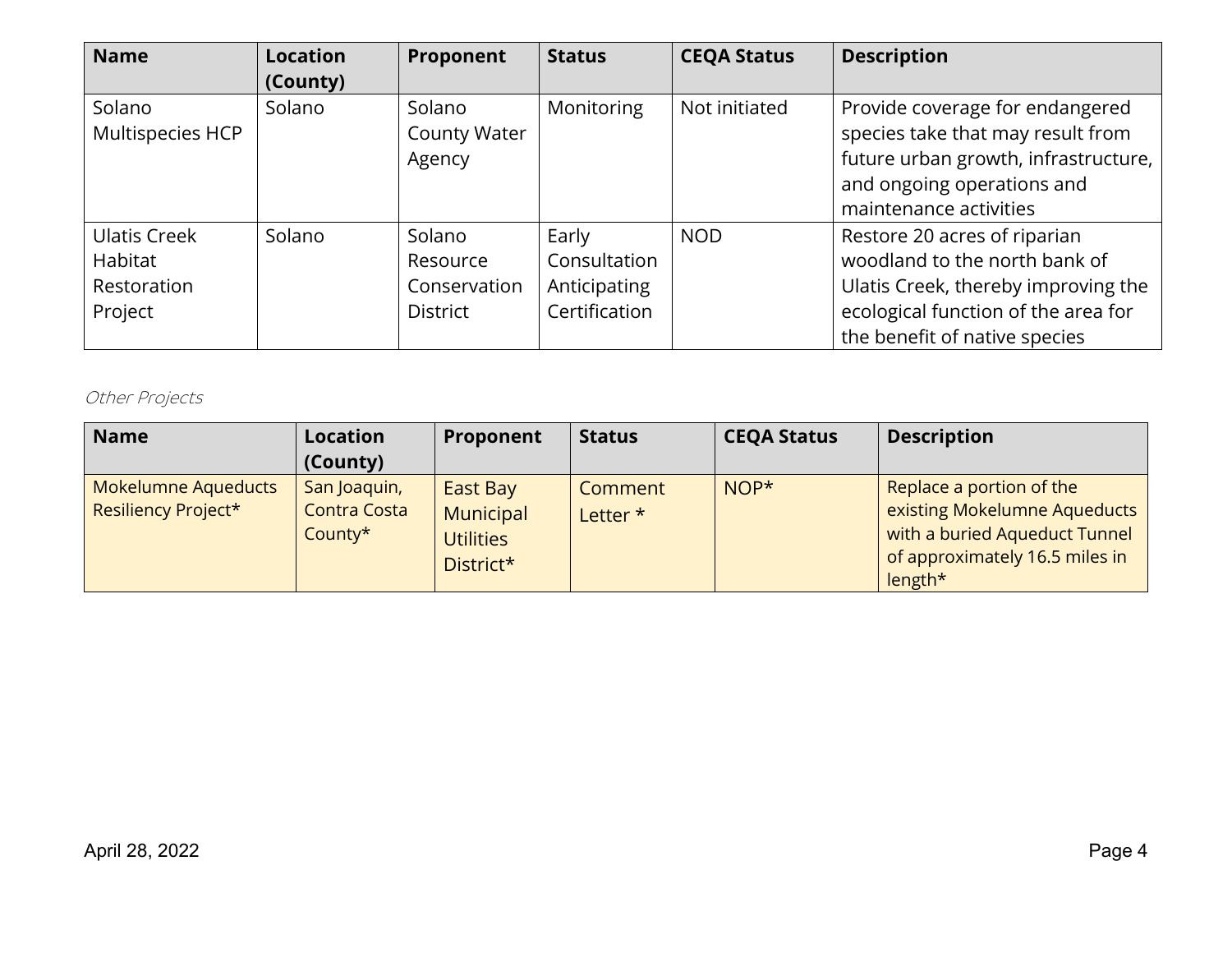| <b>Name</b>                                                       | <b>Location</b><br>(County)  | Proponent                                                          | <b>Status</b>                 | <b>CEQA Status</b>                                                                               | <b>Description</b>                                                                                                                                                                                                                                                                                     |
|-------------------------------------------------------------------|------------------------------|--------------------------------------------------------------------|-------------------------------|--------------------------------------------------------------------------------------------------|--------------------------------------------------------------------------------------------------------------------------------------------------------------------------------------------------------------------------------------------------------------------------------------------------------|
| Delta Conveyance                                                  | Delta-wide                   | U.S. Army<br>Corps of<br>Engineers<br>(USACE)                      | Comment<br>Letter             | Notice of Intent<br>(NOI) to prepare<br>a Draft<br>Environmental<br><b>Impact Study</b><br>(EIS) | A facility to convey water<br>from the Sacramento River<br>in the north Delta directly to<br>the existing SWP and CVP<br>pumping plants in the south<br>Delta. The scope is limited to<br>construction activities,<br>structures, and<br>modifications to federal<br>levees and navigation<br>projects |
| Los Vaqueros<br>Reservoir Second<br>Expansion                     | Contra Costa                 | Contra Costa<br><b>Water District</b>                              | Anticipating<br>Certification | Final<br>Supplement to<br>the Final EIR/EIS                                                      | <b>Expansion of Los Vaqueros</b><br>Reservoir, and construction<br>of new and replacement<br>water supply infrastructure                                                                                                                                                                               |
| Mossdale Tract Area<br>Urban Flood Risk<br><b>Reduction Study</b> | San Joaquin                  | San Joaquin<br>Area Flood<br>Control<br>Agency                     | Early<br>Consultation         | Not Initiated                                                                                    | Identify a plan to achieve an<br>urban level of flood<br>protection for the<br>Mossdale Tract (Reclamation<br>District No. 17)                                                                                                                                                                         |
| Metropolitan Water<br><b>District Climate Action</b><br>Plan      | Contra Costa,<br>San Joaquin | Metropolitan<br><b>Water District</b><br>of Southern<br>California | Monitoring                    | <b>NOP</b>                                                                                       | A strategy for reducing<br>greenhouse gas emissions<br>associated with future<br>construction, operation, and<br>maintenance activities                                                                                                                                                                |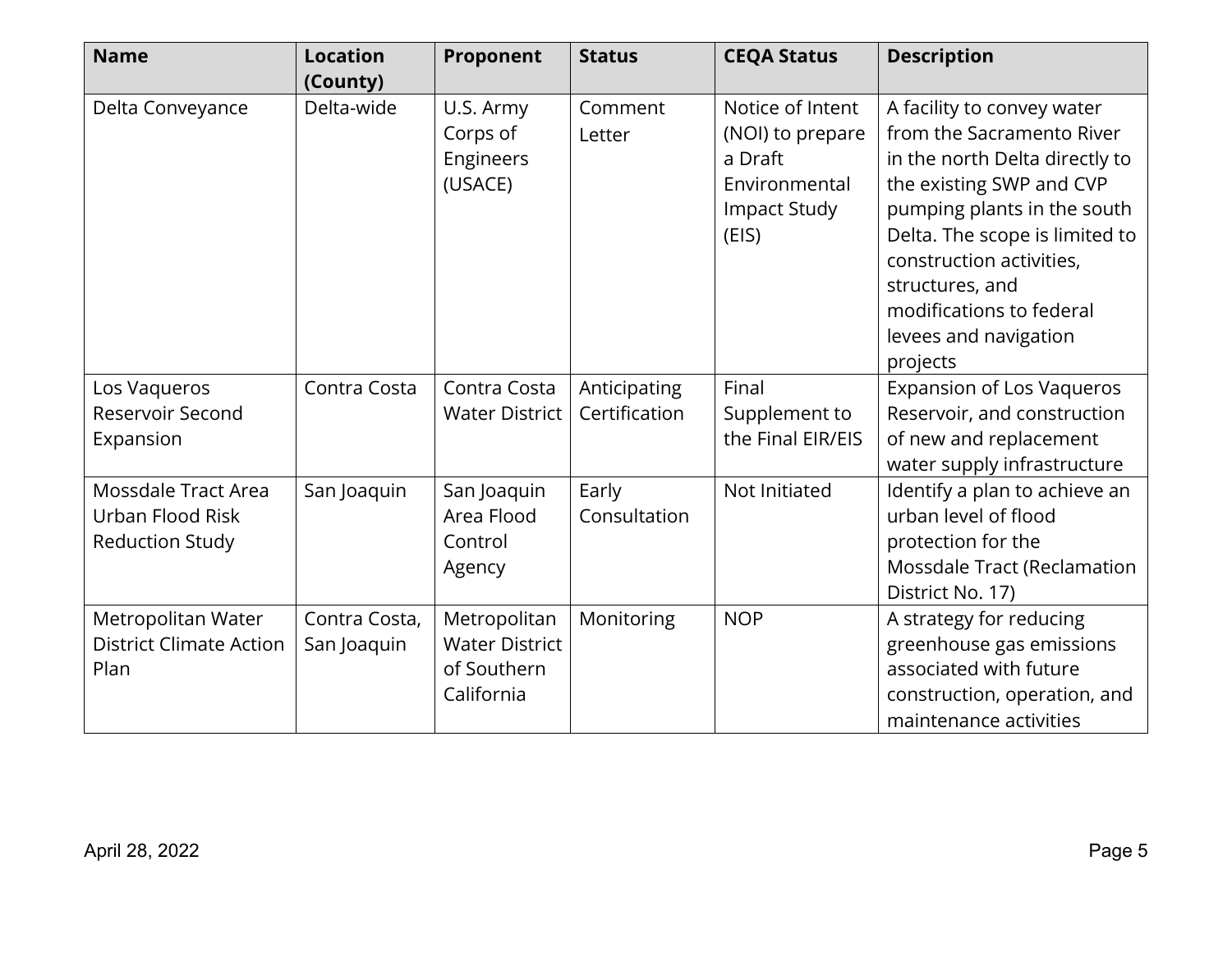| <b>Name</b>                                     | <b>Location</b><br>(County) | Proponent                    | <b>Status</b>         | <b>CEQA Status</b> | <b>Description</b>                                                                                                                             |
|-------------------------------------------------|-----------------------------|------------------------------|-----------------------|--------------------|------------------------------------------------------------------------------------------------------------------------------------------------|
| Delta Cross Channel<br>Gate Upgrades<br>Project | Sacramento                  | Reclamation                  | Monitoring            | Not Initiated      | Provide for remote and<br>more frequent operation, to<br>manage water quality in the<br>Central Delta and at the SWP<br>and CVP pumping plants |
| Liberty Island II<br><b>Conservation Bank</b>   | Solano, Yolo                | Reclamation<br>District 2093 | Early<br>consultation | <b>NOD</b>         | Create a tidal marsh<br>conservation bank and sell<br>conservation credits to<br>offset the impacts of future<br>projects                      |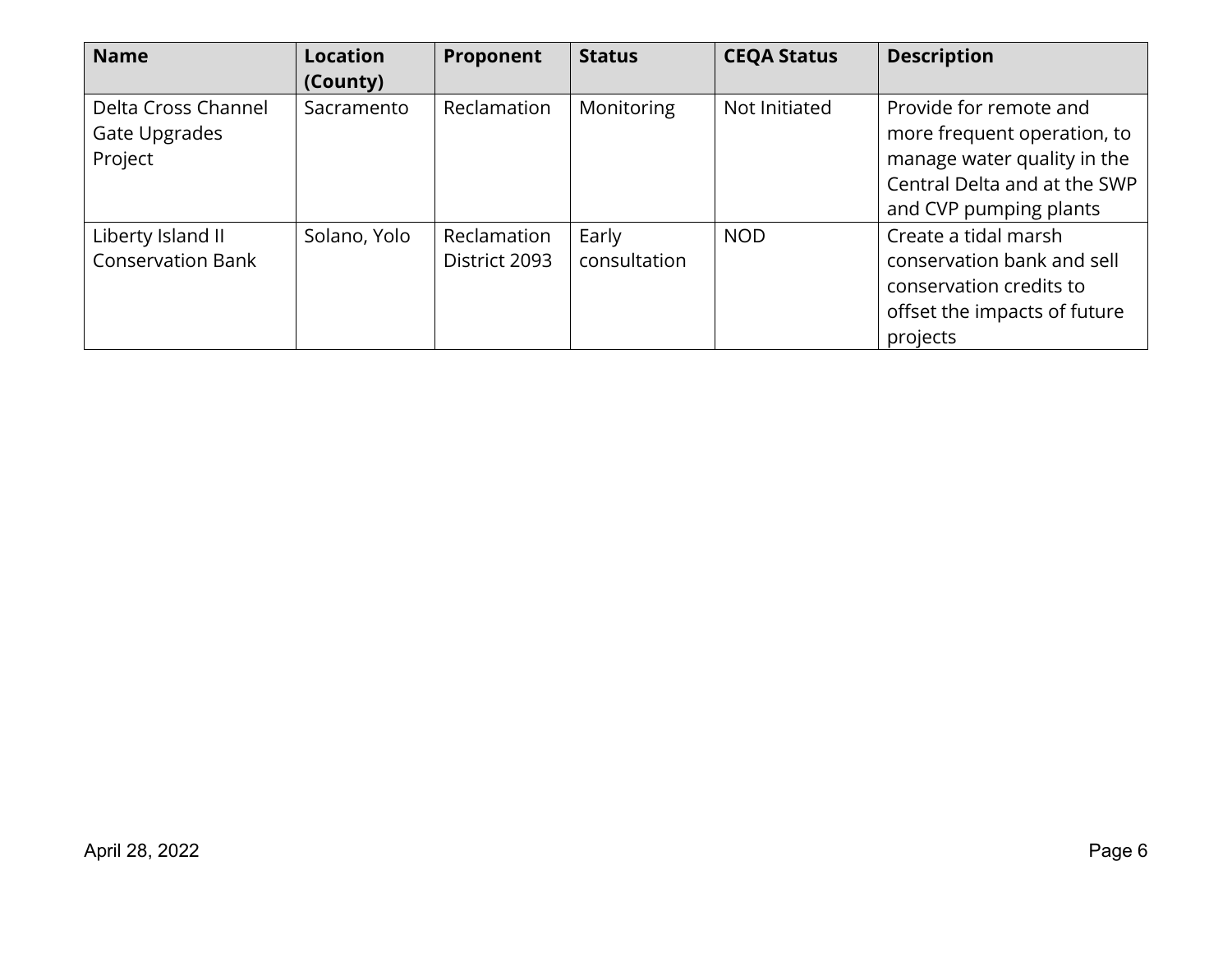# **Status Types**

 status type is described in more detail, below. Active projects include both potential covered actions and related plans and projects of interest. The active project "Status" reported above is not sequential but tends to align with certain phases of the CEQA process. The relationship between generalized steps in the CEQA process (top row) and generalized status types (bottom row) is illustrated in **Figure 1**. Each



# **Figure 1. Typical Project Sequence**

**Coordinating**: Occasionally, the Council will coordinate with state and local agencies prior to the initiation of the CEQA process in order to track and/or inform project formulation. Coordination may include informal discussions or attendance at project planning meetings.

 identified in the Delta Reform Act (Wat. Code section 85212) and projects located outside of the Delta that will have a **Comment letter**: Council staff prepare comment letters in response to each phase of the CEQA process leading up to a final document (e.g., Notice of Preparation [NOP], IS/ND, IS/MND, DEIR). The Council may also comment on other interim studies and reports, as needed. The Council comments on potential covered actions as well as on long range plans significant impact on the Delta (Wat. Code section 85210[j]).

 agencies in preparing certifications of consistency (Wat. Code section 85225.5). The timing and frequency of early consultation is at the discretion of the project proponent. **Early consultation**: The Delta Reform Act directs the Council to offer early consultation to assist state and local public